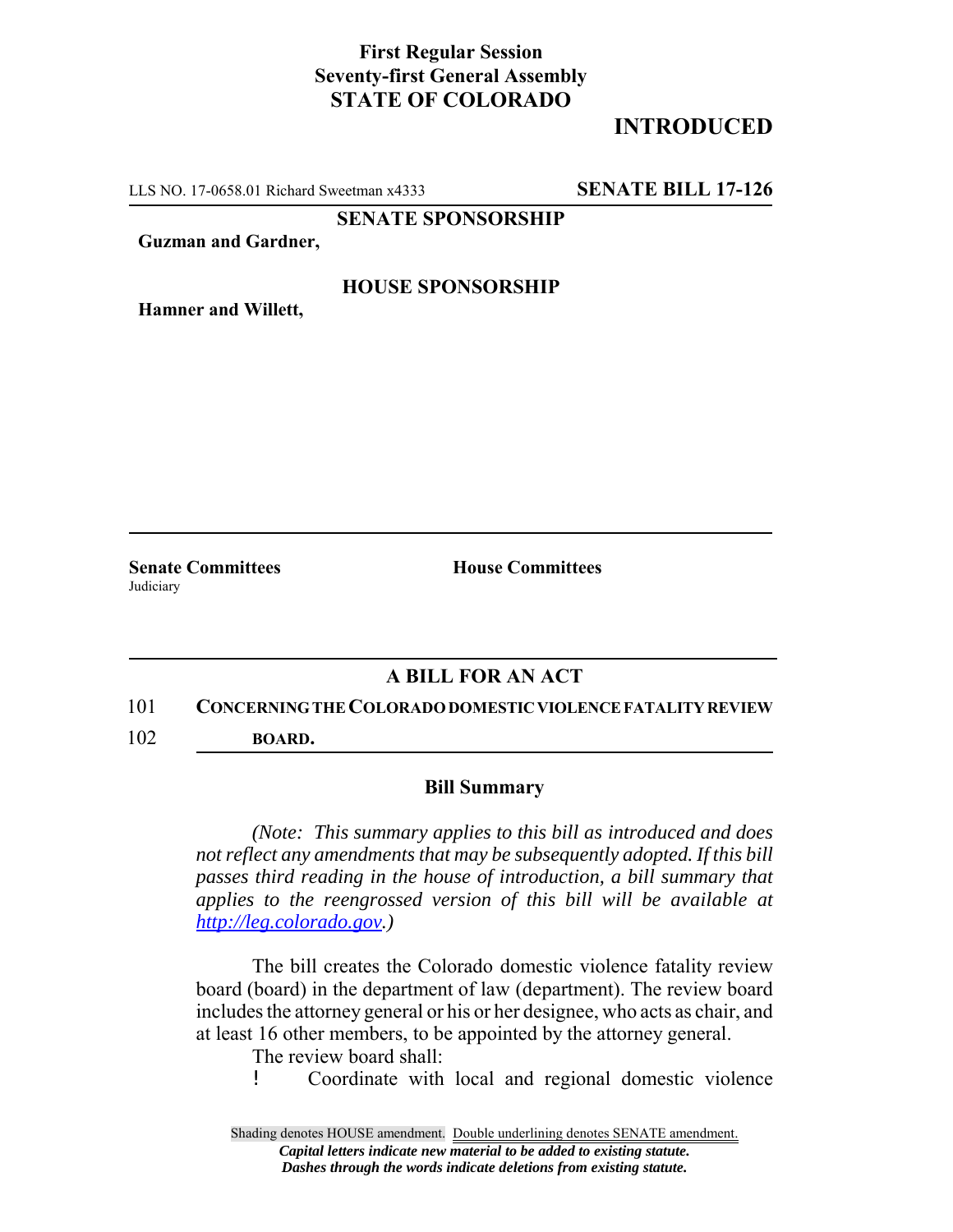review teams (review teams) to collect data;

- ! Review and analyze the data; and
- ! Prepare recommendations for the general assembly.

The board shall submit a written report of its recommendations to the health and human services and judiciary committees of the senate and the public health care and human services and judiciary committees of the house of representatives on or before December 1, 2018, and on or before December 1 each year thereafter. The report may include, but is not limited to the following:

- ! Recommendations for improving communication between public and private organizations and agencies;
- ! The number of domestic violence fatalities and near-death incidents that occurred in each county during the preceding year and the factors associated with each fatality;
- ! Recommendations for reducing the incidence of domestic violence in the state, and for improving responses to domestic violence incidents by the legal system and by communities; and
- ! Recommendations directed at primary prevention of domestic violence.

A city, county, or district court may establish a review team to review fatal and near-fatal incidents of domestic violence, related domestic violence matters, and suicides related to domestic abuse. Each review team shall collect data and report it to their communities and to the review board. A local or regional child fatality prevention review team may operate as a domestic violence review team.

The bill creates the Colorado domestic violence review board cash fund (fund) and authorizes the department and the review board to seek, accept, and expend gifts, grants, and donations to the fund from private or public sources.

The board is repealed, effective September 1, 2028. Before the repeal, the review board shall be reviewed by the department of regulatory agencies.

1 *Be it enacted by the General Assembly of the State of Colorado:*

2 **SECTION 1. Legislative declaration.** (1) The general assembly

- 3 hereby finds and declares that:
- 4 (a) Domestic violence involves patterns of abuse, and may involve
- 5 harm with escalating levels of seriousness, including murders, suicides,
- 6 and near-death tragedies;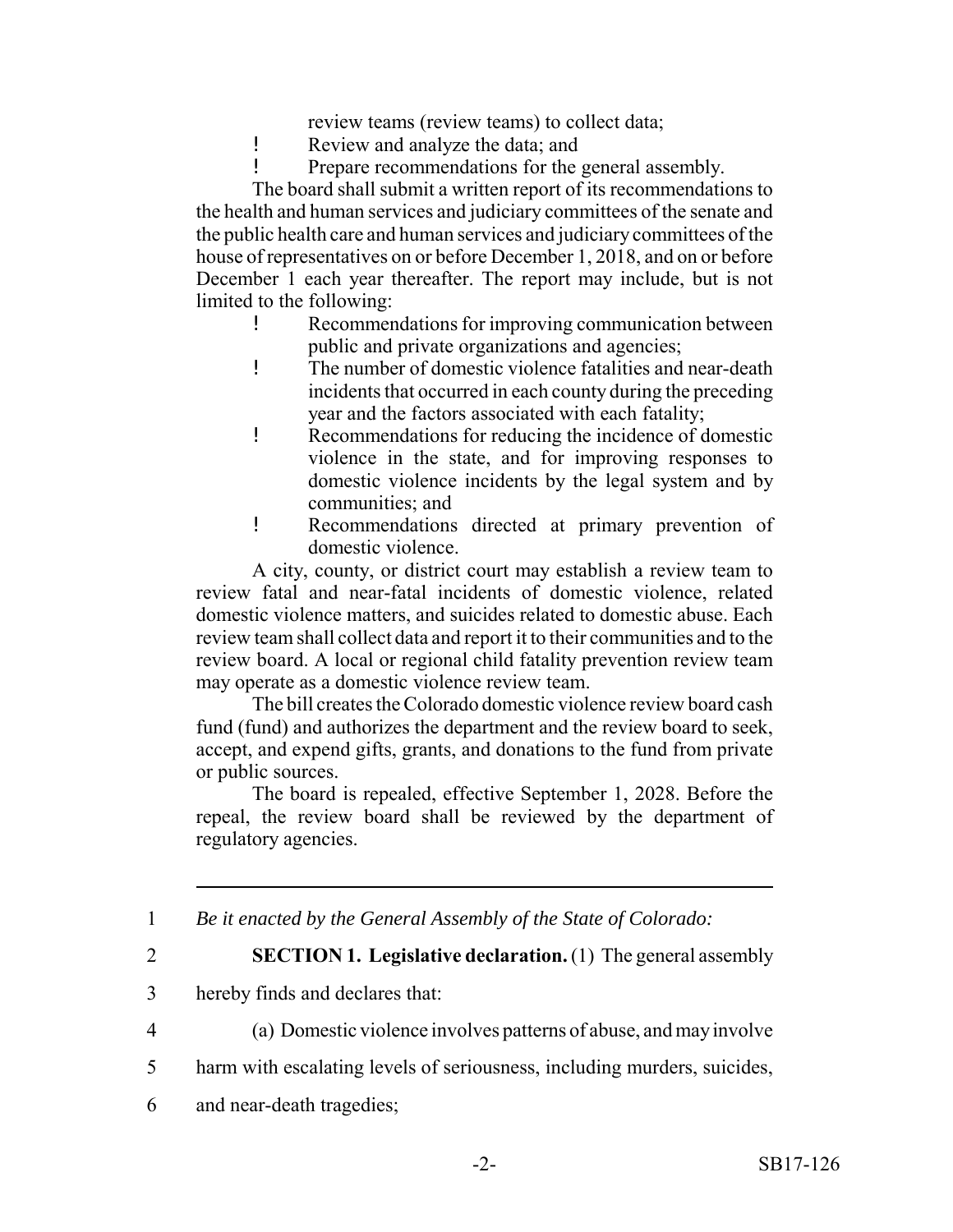- (b) From 2011 to 2015, at least one hundred and ninety-six Coloradans died as a result of domestic violence;
- (c) Many of these deaths may have been prevented if information regarding offender containment and tools for victim safety were available at the time; and
- (d) It is necessary to establish a Colorado domestic violence fatality review board to:
- (I) Examine data collected by local and regional domestic violence fatality review teams;
- (II) Identify measures to help prevent domestic violence fatalities and near-death incidents; and
- (III) Make annual policy recommendations concerning domestic violence to the general assembly.
- (2) The general assembly acknowledges the Denver metro domestic violence fatality review committee as domestic violence fatality review experts based on the fact that the committee has been conducting domestic violence fatality review and related research for more than twenty years and has gained a local and national reputation for being the most research-based domestic violence fatality review committee in the country.
- **SECTION 2.** In Colorado Revised Statutes, **add** part 7 to article 31 of title 24 as follows:
- PART 7 COLORADO DOMESTIC VIOLENCE FATALITY REVIEW BOARD **24-31-701. Definitions.** AS USED IN THIS PART 7, UNLESS THE CONTEXT REQUIRES OTHERWISE: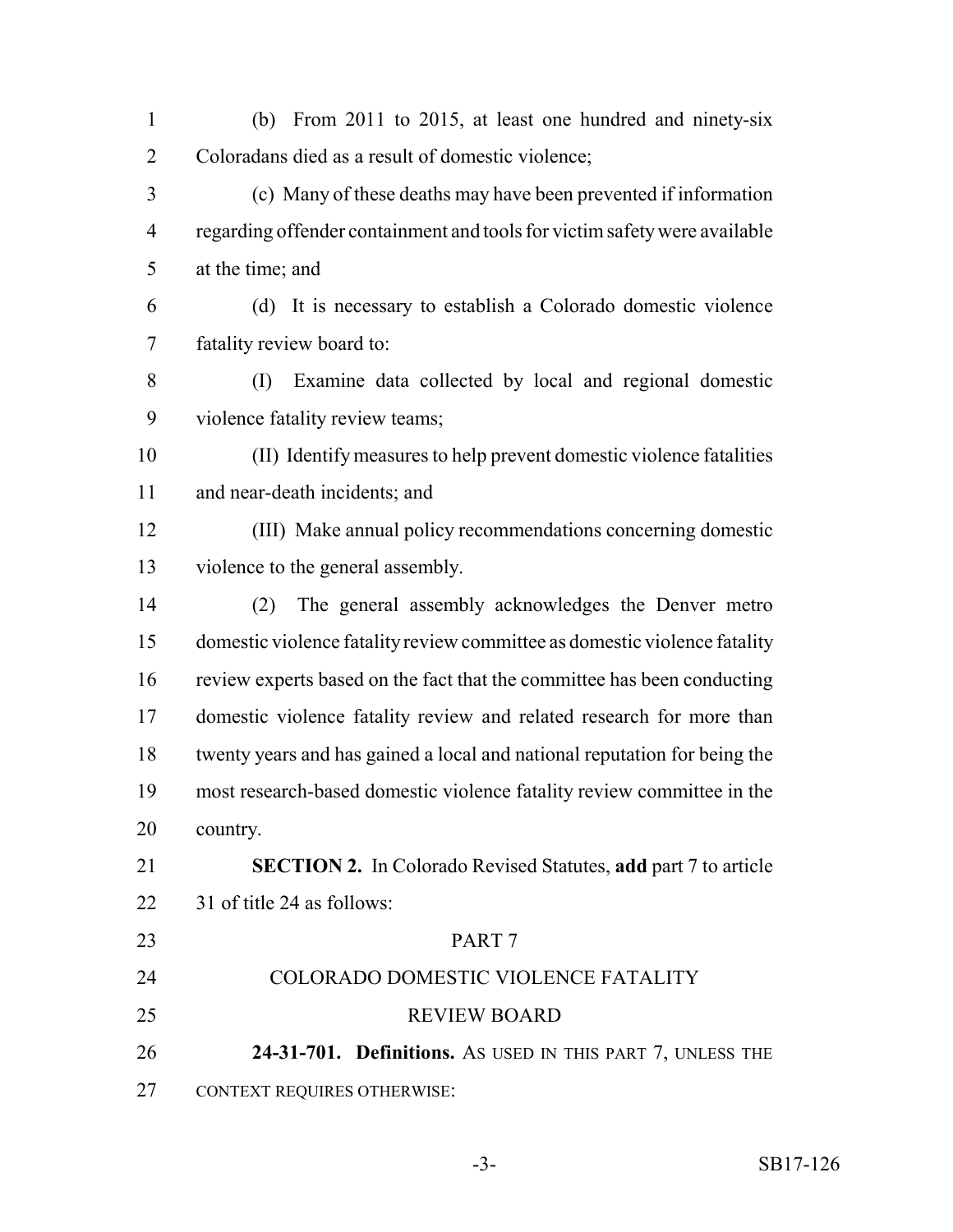(1) "DEPARTMENT" MEANS THE DEPARTMENT OF LAW. (2) "FUND" MEANS THE COLORADO DOMESTIC VIOLENCE FATALITY REVIEW BOARD CASH FUND CREATED IN SECTION 24-31-705. (3) "REVIEW BOARD" MEANS THE COLORADO DOMESTIC VIOLENCE FATALITY REVIEW BOARD CREATED IN SECTION 24-31-702. (4) "REVIEW TEAM" MEANS A LOCAL OR REGIONAL DOMESTIC VIOLENCE FATALITY REVIEW TEAM. **24-31-702. Colorado domestic violence fatality review board - creation - membership - purpose - duties.** (1) THE COLORADO DOMESTIC VIOLENCE FATALITY REVIEW BOARD IS ESTABLISHED IN THE DEPARTMENT TO: (a) EXAMINE DATA COLLECTED BY REVIEW TEAMS DURING THE PRECEDING YEAR; (b) IDENTIFY MEASURES TO HELP PREVENT DOMESTIC VIOLENCE FATALITIES AND NEAR-DEATH INCIDENTS; (c) ESTABLISH UNIFORM METHODS FOR COLLECTING, ANALYZING, AND STORING DATA RELATING TO DOMESTIC VIOLENCE FATALITIES AND NEAR-DEATH INCIDENTS; AND (d) MAKE ANNUAL POLICY RECOMMENDATIONS CONCERNING 20 DOMESTIC VIOLENCE TO THE GENERAL ASSEMBLY. (2) (a) THE REVIEW BOARD INCLUDES THE ATTORNEY GENERAL OR 22 HIS OR HER DESIGNEE, WHO SHALL ACT AS CHAIR, AND AT LEAST SIXTEEN 23 BUT NOT MORE THAN NINETEEN OTHER MEMBERS, TO BE APPOINTED BY 24 THE ATTORNEY GENERAL ON OR BEFORE OCTOBER 1, 2017, AS FOLLOWS: (I) A MEDICAL PROFESSIONAL WITH FORENSIC EXPERIENCE; (II) A DOMESTIC VIOLENCE ADVOCATE REPRESENTING A SHELTER OR OTHER DOMESTIC VIOLENCE SERVICE ORGANIZATIONS, WHO MAY NOT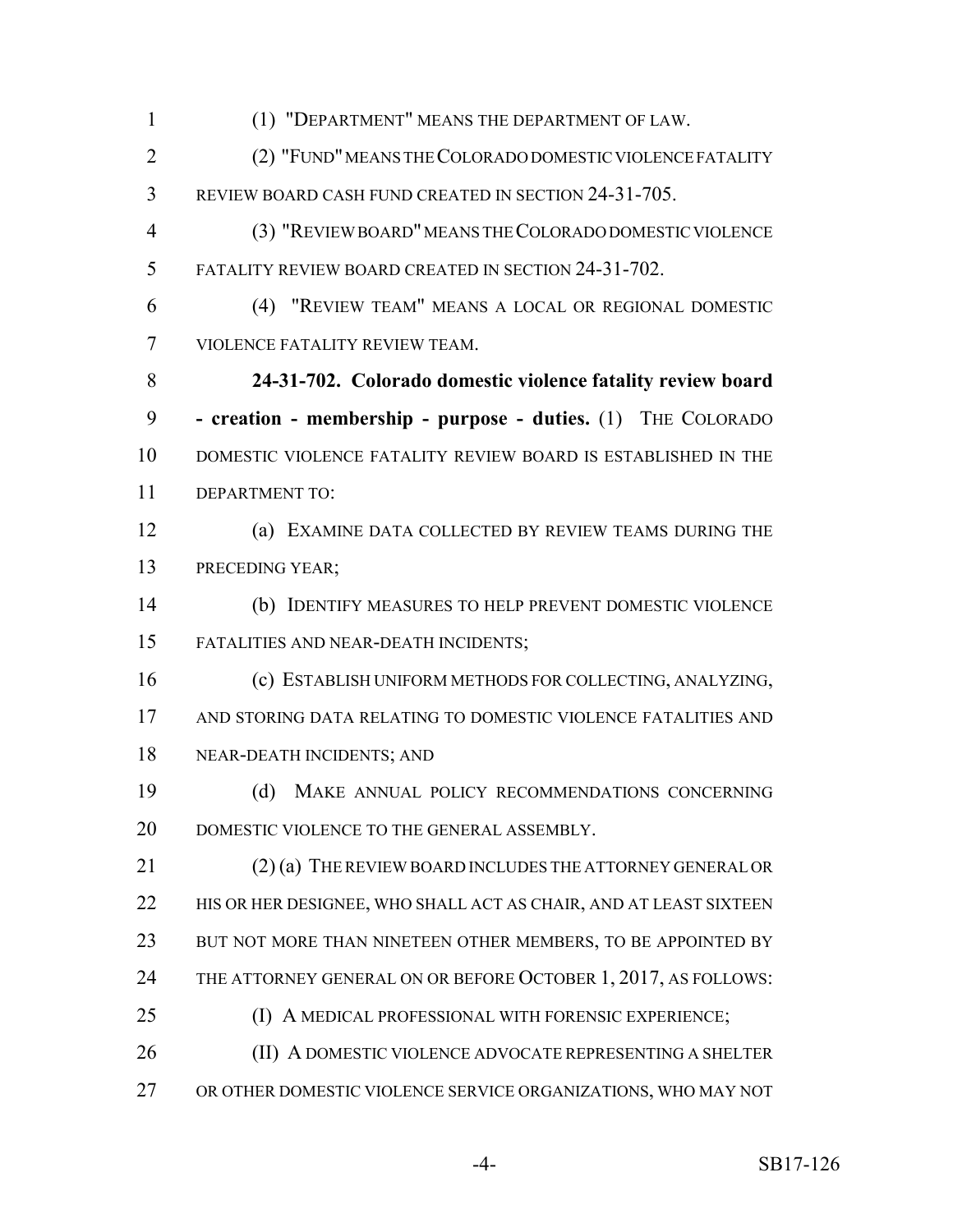TESTIFY WITHOUT CONSENT OF A VICTIM PURSUANT TO SECTION 13-90-107 2  $(1)(k)(II)$ ;

(III) A REPRESENTATIVE OF A LAW ENFORCEMENT AGENCY;

 (IV) A REPRESENTATIVE OF THE DEPARTMENT OF PUBLIC HEALTH AND ENVIRONMENT;

 (V) A REPRESENTATIVE OF A CITY ATTORNEY'S OFFICE IN COLORADO WHO HAS EXPERIENCE WORKING WITH VICTIMS OF DOMESTIC VIOLENCE OR PROSECUTING DOMESTIC VIOLENCE OFFENDERS;

 (VI) A REPRESENTATIVE OF A STATEWIDE NONPROFIT ORGANIZATION THAT OFFERS TRAINING AND EXPERT ADVICE TO DOMESTIC VIOLENCE PROGRAMS THAT SERVE SURVIVORS OF DOMESTIC VIOLENCE, DATING VIOLENCE, AND STALKING;

13 (VII) A REPRESENTATIVE OF THE DEPARTMENT OF HUMAN SERVICES' ADULT PROTECTION SERVICES;

 (VIII) A REPRESENTATIVE OF THE DEPARTMENT OF HUMAN SERVICES' CHILD PROTECTION SERVICES;

 (IX) A REPRESENTATIVE OF A PROBATION, PAROLE, OR COMMUNITY CORRECTIONS PROGRAM;

 (X) A REPRESENTATIVE DESIGNATED BY THE COLORADO DISTRICT ATTORNEYS' COUNCIL;

21 (XI) A REPRESENTATIVE OF A DOMESTIC VIOLENCE TREATMENT PROVIDER SPECIALIZING IN OFFENDER TREATMENT;

(XII) TWO DOMESTIC VIOLENCE SURVIVORS;

(XIII) A REPRESENTATIVE OF THE DOMESTIC VIOLENCE OFFENDER

25 MANAGEMENT BOARD CREATED IN SECTION 16-11.8-103;

(XIV) A REPRESENTATIVE OF THE DENVER METRO DOMESTIC

VIOLENCE FATALITY REVIEW COMMITTEE;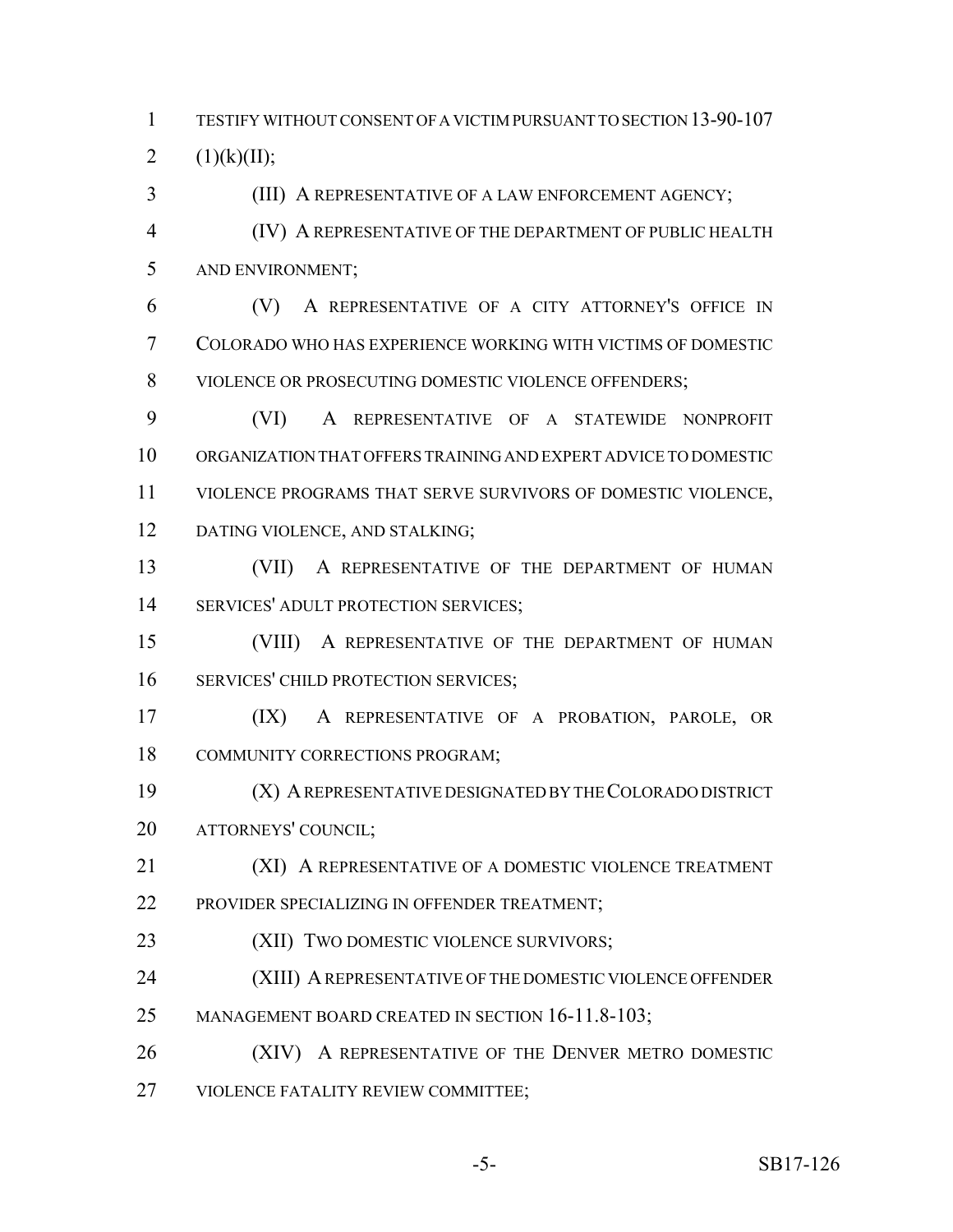(XV) A JUDGE OR MAGISTRATE; AND

 (XVI) SUCH OTHER MEMBERS AS THE ATTORNEY GENERAL MAY DETERMINE, WHOSE CONTRIBUTIONS WOULD BE VALUABLE TO THE WORK OF THE REVIEW BOARD; EXCEPT THAT THE ATTORNEY GENERAL MAY NOT APPOINT MORE THAN TWO MEMBERS PURSUANT TO THIS SUBSECTION  $(2)(a)(XVI)$ .

(b) THE REVIEW BOARD MUST, TO THE EXTENT PRACTICABLE:

8 (I) INCLUDE MEMBERS FROM THROUGHOUT THE STATE;

(II) INCLUDE MEMBERS WITH DISABILITIES;

10 (III) REFLECT THE ETHNIC DIVERSITY OF THE STATE; AND

 (IV) INCLUDE MEMBERS WHO HAVE KNOWLEDGE OF AND EXPERIENCE WITH DOMESTIC VIOLENCE.

 (c) MEMBERS OF THE REVIEW BOARD, OTHER THAN THE ATTORNEY GENERAL, SERVE FOR FOUR-YEAR TERMS AND ARE ELIGIBLE FOR REAPPOINTMENT NO MORE THAN TWO TIMES AT THE EXPIRATION OF A FOUR-YEAR TERM.

 (d) MEMBERS OF THE REVIEW BOARD SERVE WITHOUT COMPENSATION BUT MAY RECEIVE PER DIEM AND REIMBURSEMENT FOR COSTS, SUBJECT TO THE AVAILABILITY OF FUNDS.

 (e) THE ATTORNEY GENERAL MAY FILL ANY VACANCIES ON THE REVIEW BOARD AT ANY TIME.

22 (f) BEFORE COMMENCING HIS OR HER SERVICE ON THE REVIEW TEAM, EACH MEMBER SHALL SUBMIT HIS OR HER FINGERPRINTS TO THE COLORADO BUREAU OF INVESTIGATION FOR THE PURPOSES OF A CRIMINAL BACKGROUND CHECK. THE BUREAU SHALL FORWARD THE RESULTS OF EACH BACKGROUND CHECK TO THE ATTORNEY GENERAL.

(3) THE REVIEW BOARD SHALL CONVENE ITS FIRST MEETING ON OR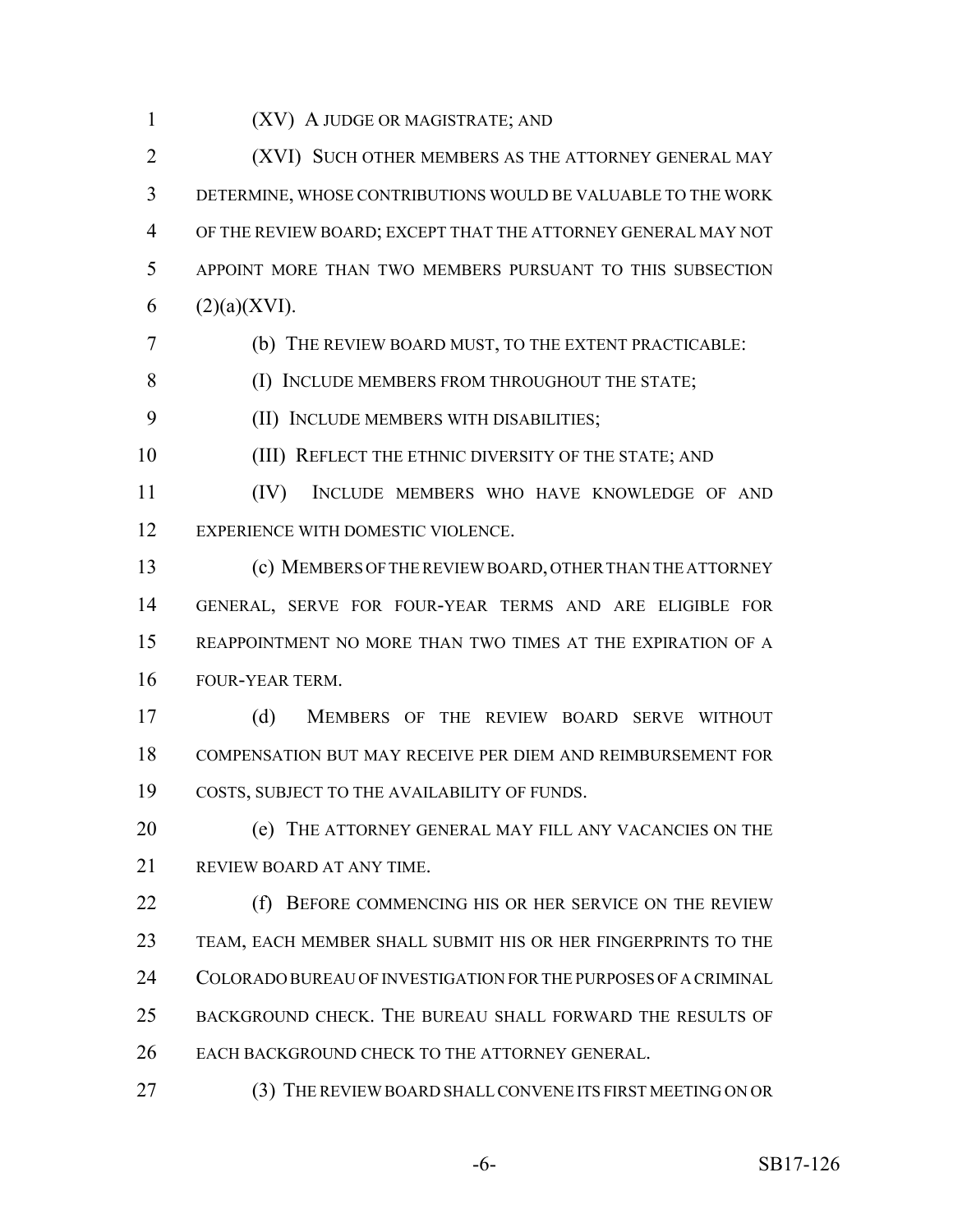BEFORE NOVEMBER 1, 2017, AND SHALL MEET THEREAFTER AS DETERMINED BY THE MEMBERSHIP.

 (4) THE REVIEW BOARD SHALL COORDINATE WITH REVIEW TEAMS TO COLLECT DATA, REVIEW AND ANALYZE THE DATA, AND PREPARE RECOMMENDATIONS FOR THE GENERAL ASSEMBLY. THE REVIEW BOARD SHALL SUBMIT A WRITTEN REPORT OF ITS RECOMMENDATIONS TO THE HEALTH AND HUMAN SERVICES AND JUDICIARY COMMITTEES OF THE SENATE AND THE PUBLIC HEALTH CARE AND HUMAN SERVICES AND JUDICIARY COMMITTEES OF THE HOUSE OF REPRESENTATIVES, OR ANY SUCCESSOR COMMITTEES, ON OR BEFORE DECEMBER 1, 2018, AND ON OR BEFORE DECEMBER 1 EACH YEAR THEREAFTER. NOTWITHSTANDING THE 12 PROVISIONS OF SECTION 24-1-136  $(11)(a)(I)$ , THE REPORT REQUIRED IN THIS SUBSECTION (4) EXPIRES ON SEPTEMBER 1,2028.THE REVIEW BOARD SHALL MAKE THE REPORT AVAILABLE TO THE PUBLIC ON THE DEPARTMENT'S WEBSITE. THE REPORT MAY INCLUDE, BUT IS NOT LIMITED TO, THE FOLLOWING:

 (a) RECOMMENDATIONS FOR IMPROVING COMMUNICATION 18 BETWEEN PUBLIC AND PRIVATE ORGANIZATIONS AND AGENCIES;

 (b) THE NUMBER OF DOMESTIC VIOLENCE FATALITIES AND NEAR-DEATH INCIDENTS THAT OCCURRED IN EACH COUNTY DURING THE PRECEDING YEAR AND THE FACTORS ASSOCIATED WITH EACH FATALITY; **(c) RECOMMENDATIONS FOR:** 

23 (I) REDUCING THE INCIDENCE OF DOMESTIC VIOLENCE IN THE STATE; AND

 (II) IMPROVING RESPONSES TO DOMESTIC VIOLENCE INCIDENTS BY 26 THE LEGAL SYSTEM AND BY COMMUNITIES; AND

27 (d) RECOMMENDATIONS DIRECTED AT PRIMARY PREVENTION OF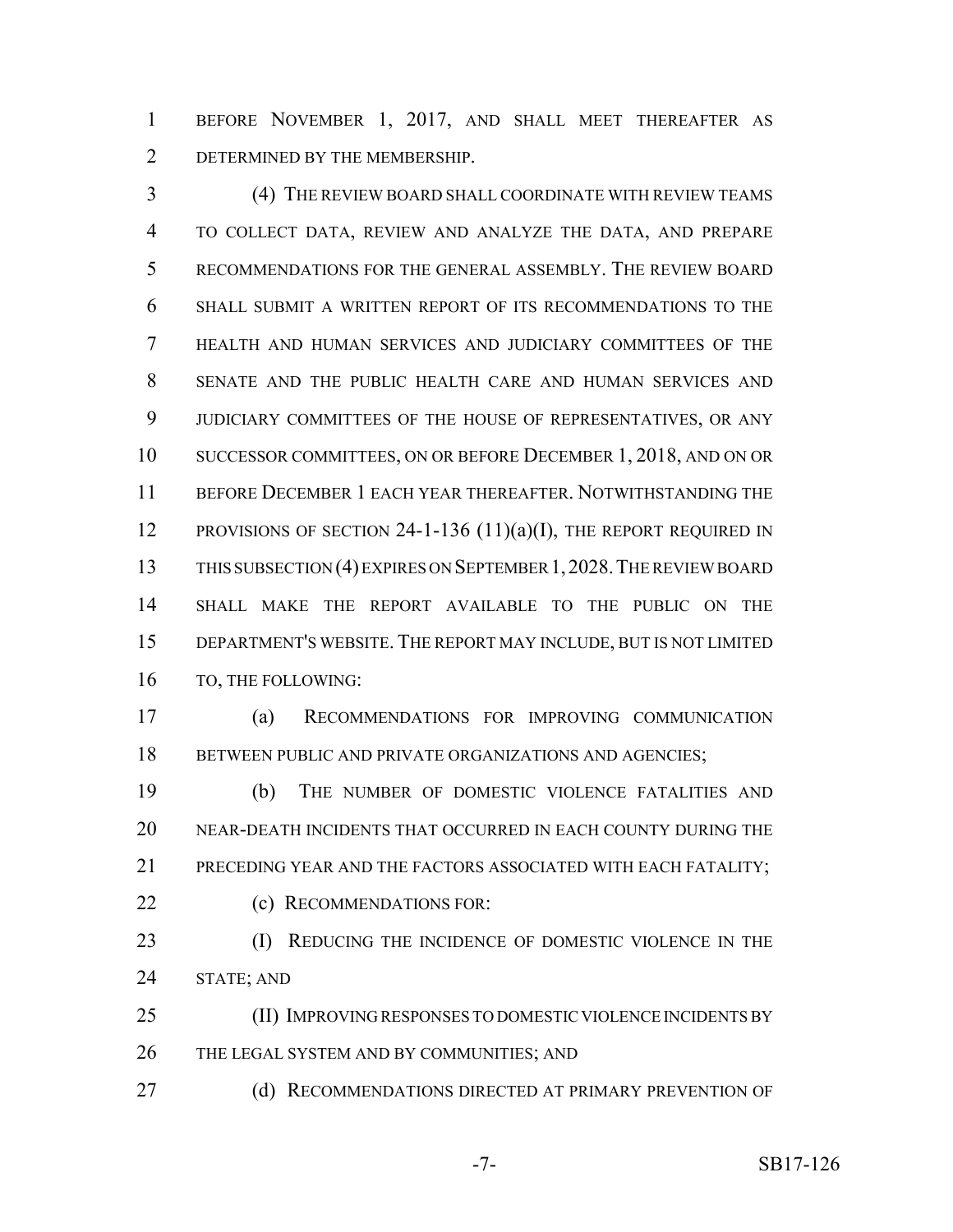DOMESTIC VIOLENCE.

 (5) CASE REVIEW DATA WILL BE STORED IN THE MANNER DETERMINED BY THE REVIEW BOARD. THE REVIEW BOARD SHALL WORK WITH REVIEW TEAMS TO INCORPORATE AND MAINTAIN EXISTING DATA COLLECTION METHODS.

 (6) IN ADDITION TO COLLABORATING WITH REVIEW TEAMS, THE REVIEW BOARD MAY COLLABORATE WITH OTHER AGENCIES OR ORGANIZATIONS TO FULFILL ITS DUTIES PURSUANT TO THIS PART 7.

 (7) NOTWITHSTANDING ANY PROVISION OF THIS SECTION, THE REVIEW BOARD IS AUTHORIZED TO REVIEW CASE DATA ONLY FROM CASES THAT HAVE BEEN CLOSED BY EACH LAW ENFORCEMENT AGENCY THAT INVESTIGATED OR PROSECUTED EACH SUCH CASE.

 **24-31-703. Local and regional domestic violence fatality review teams - creation - membership - purpose - duties.** (1) A CITY, COUNTY, OR DISTRICT COURT MAY ESTABLISH A REVIEW TEAM TO REVIEW FATAL AND NEAR-FATAL INCIDENTS OF DOMESTIC VIOLENCE, RELATED DOMESTIC VIOLENCE MATTERS, AND SUICIDES RELATED TO DOMESTIC ABUSE.

 (2) IN ESTABLISHING A REVIEW TEAM, A CITY, COUNTY, OR DISTRICT COURT, TO THE EXTENT PRACTICABLE, SHALL SELECT TEAM MEMBERS WITH SUBJECT-MATTER EXPERTISE FROM THE FOLLOWING ENTITIES, WITH AN ATTEMPT TO REFLECT THE RACIAL AND ETHNIC MAKEUP OF THE CITY, COUNTY, OR JUDICIAL DISTRICT:

**(a) APPROPRIATE COUNTY DEPARTMENTS;** 

(b) DOMESTIC VIOLENCE SERVICE PROVIDERS;

(c) LAW ENFORCEMENT AGENCIES;

(d) PROSECUTORS' OFFICES;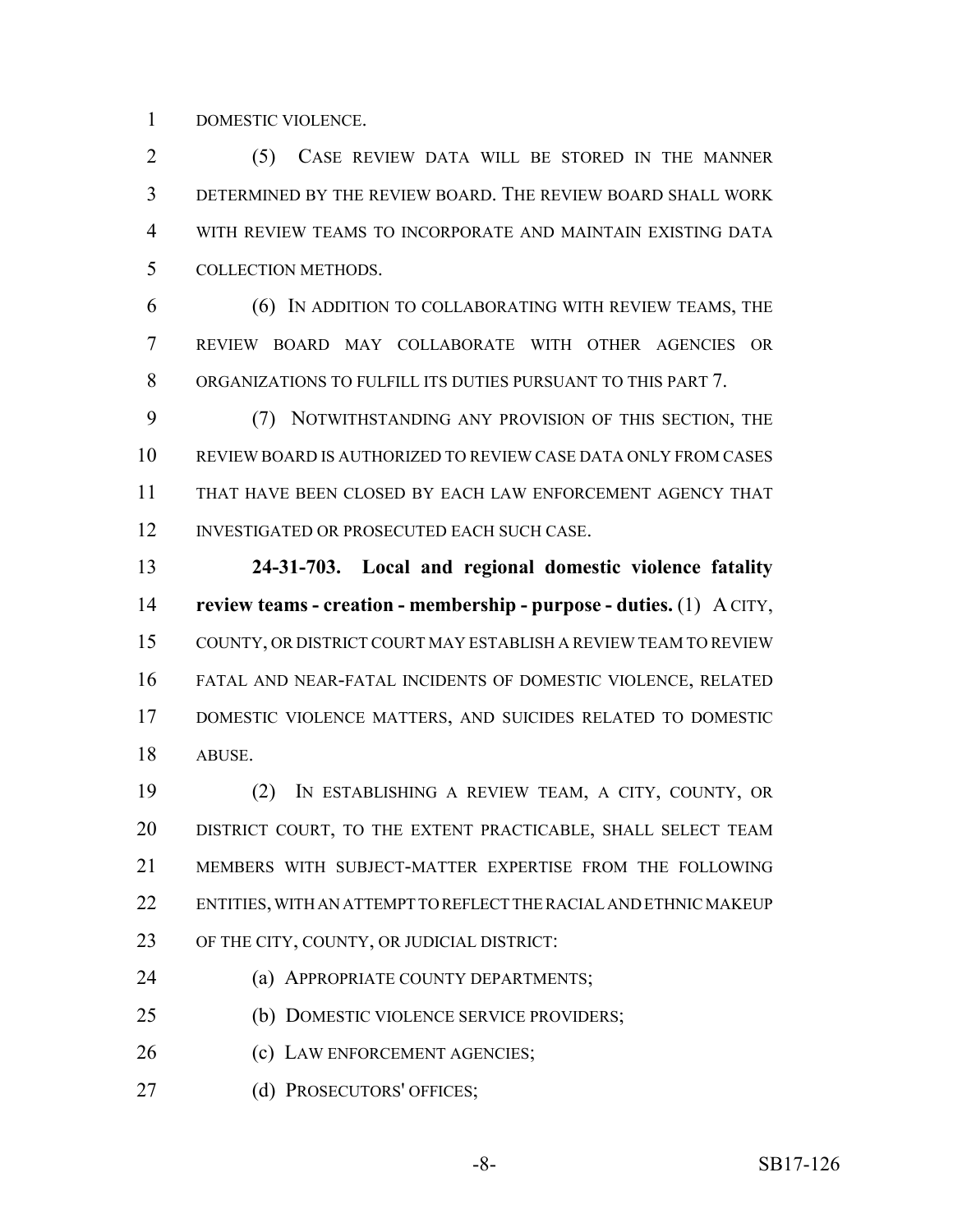(e) ONE OR MORE COUNTY DEPARTMENTS OF PUBLIC HEALTH; **(f) ONE OR MORE COUNTY DEPARTMENTS OF HUMAN OR SOCIAL**  SERVICES; (g) ONE OR MORE CORONER'S OFFICES OR COUNTY MEDICAL EXAMINER'S OFFICES OR DESIGNEES THEREOF; (h) BATTERER INTERVENTION SERVICES PROVIDERS; (i) THE LOCAL PAROLE DIVISION OF THE STATE BOARD OF PAROLE; 8 (j) THE LOCAL PROBATION DEPARTMENT; (k) HOSPITALS; 10 (1) JUDGES OF THE COUNTY AND DISTRICT COURTS; (m) CLERKS OF THE COUNTY AND DISTRICT COURTS; AND (n) SURVIVORS OF DOMESTIC VIOLENCE. (3) (a) EACH REVIEW TEAM SHALL COLLECT DATA ON DOMESTIC VIOLENCE FATALITIES AND NEAR-DEATH INCIDENTS, CONDUCT INDIVIDUAL CASE REVIEWS OF DOMESTIC VIOLENCE FATALITIES AND NEAR-DEATH 16 INCIDENTS, DOCUMENT CASE CHARACTERISTICS OF THOSE CASE REVIEWS, AND REPORT THIS INFORMATION TO THEIR COMMUNITIES AND TO THE REVIEW BOARD. (b) EACH REVIEW TEAM SHALL DETERMINE ITS OWN STRUCTURE AND ACTIVITIES; EXCEPT THAT, TO ENSURE STATEWIDE CONSISTENCY, EACH REVIEW TEAM SHALL USE ANY UNIFORM METHOD FOR COLLECTING, ANALYZING, OR STORING DATA THAT IS ESTABLISHED BY THE REVIEW BOARD PURSUANT TO SECTION 24-31-702 (1)(c). (c) EACH REVIEW TEAM SHALL DETERMINE WHICH INCIDENTS TO REVIEW. A REVIEW BY A REVIEW TEAM MAY INCLUDE EXAMINATION AND CONSIDERATION OF: **(I) EVENTS LEADING UP TO THE DOMESTIC VIOLENCE INCIDENT;**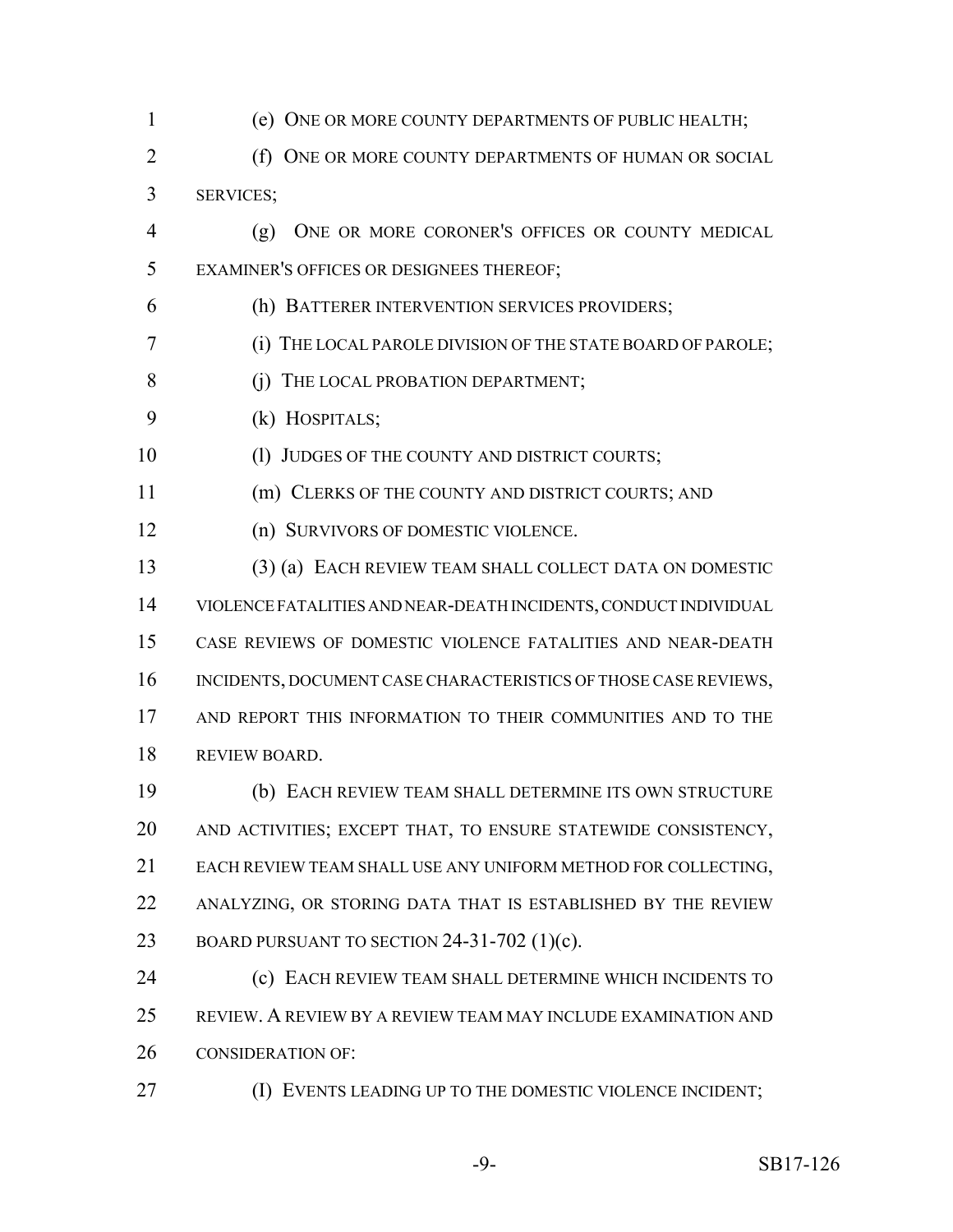(II) AVAILABLE RESOURCES OF THE CRIMINAL LEGAL SYSTEM AND COMMUNITY;

(III) CURRENT LAWS AND POLICIES;

 (IV) ACTIONS TAKEN BY INDIVIDUALS AND AGENCIES, INCLUDING INDIVIDUALS AND AGENCIES OF THE CRIMINAL JUSTICE AND HUMAN SERVICES SYSTEMS, RELATED TO THE INCIDENT AND THE PARTIES; AND

 (V) ANY OTHER INFORMATION OR ACTION DEEMED RELEVANT BY THE REVIEW TEAM, INCLUDING A REVIEW OF PUBLIC RECORDS AND RECORDS FOR WHICH PUBLIC RECORDS EXEMPTIONS ARE GRANTED.

 (4) EACH REVIEW TEAM SHALL SUBMIT DATA AND RECOMMENDATIONS TO THE REVIEW BOARD:

 (a) ON OR BEFORE SEPTEMBER 1 OF EACH YEAR FOLLOWING THE YEAR IN WHICH THE REVIEW TEAM WAS ESTABLISHED; OR

 (b) IN THE CASE OF A REVIEW TEAM IN EXISTENCE ON THE EFFECTIVE DATE OF THIS SECTION, ON OR BEFORE SEPTEMBER 1,2018, AND ON OR BEFORE SEPTEMBER 1 EACH YEAR THEREAFTER.

 (5) (a) NOTWITHSTANDING SUBSECTION (1) OF THIS SECTION, NO MORE THAN ONE REVIEW TEAM MAY BE CREATED IN ANY JUDICIAL DISTRICT. REVIEW TEAMS IN EXISTENCE ON THE EFFECTIVE DATE OF THIS SECTION ARE RECOGNIZED AS REVIEW TEAMS UNDER THIS PART 7.

 (b) NOTHING IN THIS SECTION REQUIRES THE FORMATION OF A REVIEW TEAM.

**(6) IF A LOCAL OR REGIONAL CHILD FATALITY PREVENTION REVIEW**  TEAM IS CREATED IN A JUDICIAL DISTRICT PURSUANT TO SECTION 25-20.5-404, IT MAY OPERATE AS A DOMESTIC VIOLENCE REVIEW TEAM PURSUANT TO THIS SECTION, SO LONG AS IT:

(a) USES A UNIFORM METHOD FOR COLLECTING, ANALYZING, OR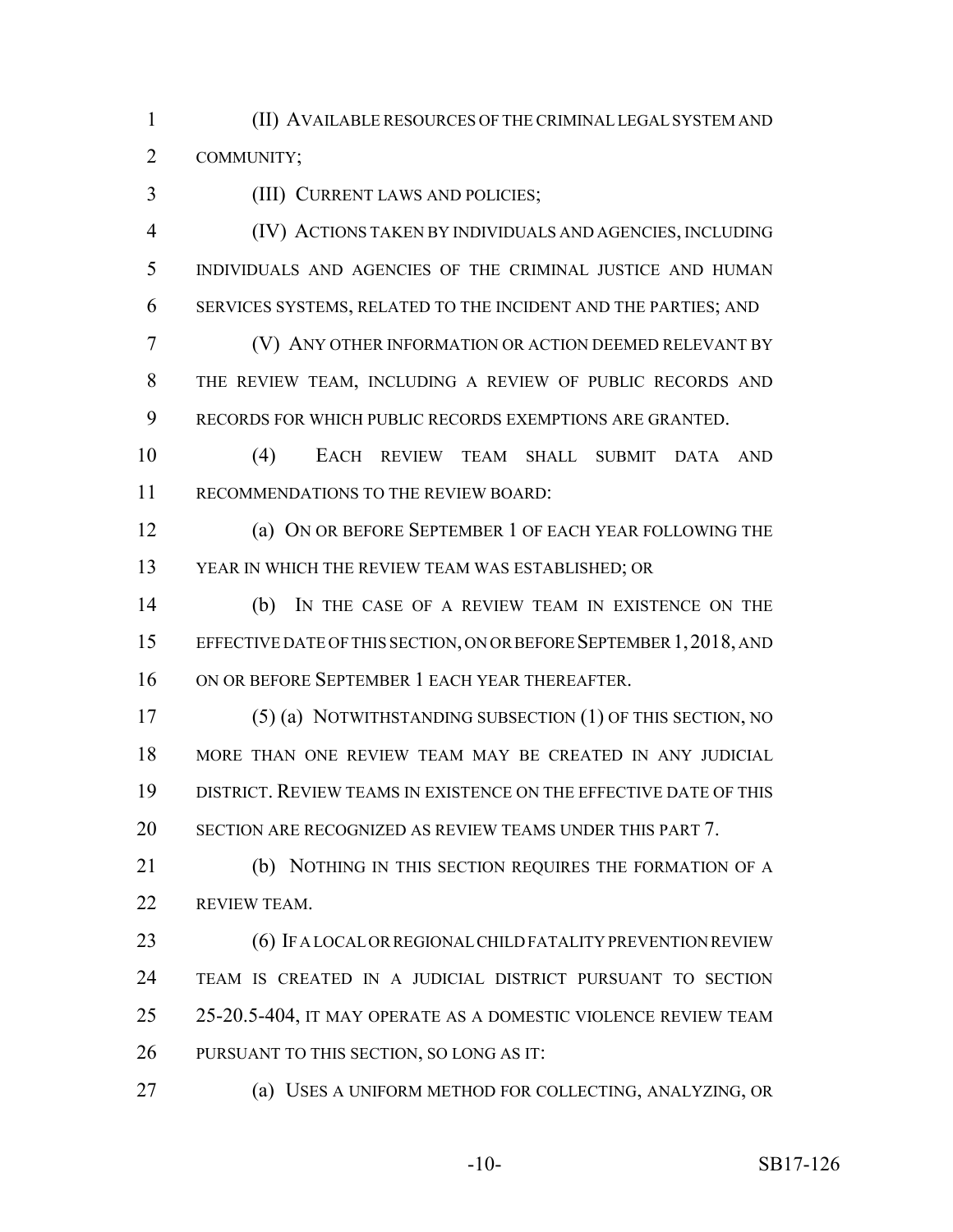STORING DATA THAT IS ESTABLISHED BY THE REVIEW BOARD PURSUANT TO SECTION 24-31-702 (1)(c); AND

 (b) INCLUDES DOMESTIC VIOLENCE EXPERTISE FROM ENTITIES DESCRIBED IN SUBSECTION (2) OF THIS SECTION.

 (7) NOTWITHSTANDING ANY PROVISION OF THIS SECTION, A LOCAL OR REGIONAL CHILD FATALITY PREVENTION REVIEW TEAM IS AUTHORIZED TO REVIEW CASE DATA ONLY FROM CASES THAT HAVE BEEN CLOSED BY EACH LAW ENFORCEMENT AGENCY THAT INVESTIGATED OR PROSECUTED EACH SUCH CASE.

 **24-31-704. Access to records - confidentiality - public access - immunity.** (1) (a) NOTWITHSTANDING ANY OTHER STATE LAW TO THE CONTRARY, BUT SUBJECT TO THE REQUIREMENTS OF APPLICABLE PROVISIONS OF FEDERAL LAW, THE REVIEW BOARD AND REVIEW TEAMS HAVE ACCESS TO RECORDS AND INFORMATION THAT ARE RELEVANT TO A REVIEW OF A DOMESTIC VIOLENCE FATALITY AND THAT ARE IN THE POSSESSION OF A STATE OR LOCAL GOVERNMENTAL AGENCY.

 (b) THE REVIEW BOARD AND REVIEW TEAMS MAY ACCESS MENTAL HEALTH AND SUBSTANCE ABUSE TREATMENT RECORDS ONLY WITH THE WRITTEN CONSENT OF APPROPRIATE PARTIES IN ACCORDANCE WITH APPLICABLE FEDERAL AND STATE LAW.

 (2) (a) ALL REVIEW BOARD AND REVIEW TEAM MEETINGS; ACTIVITIES OF THE REVIEW BOARD AND REVIEW TEAMS, INCLUDING ACTIVITIES OF ANY ISSUE-SPECIFIC PANEL OR AD HOC SUBCOMMITTEE 24 FORMED BY THE REVIEW BOARD OR BY REVIEW TEAMS; REVIEW BOARD AND REVIEW TEAM MEETING NOTES AND STATEMENTS; HEALTH INFORMATION AND MEDICAL RECORDS OBTAINED BY THE REVIEW BOARD OR BY REVIEW TEAMS; AND ANY INFORMATION OBTAINED BY THE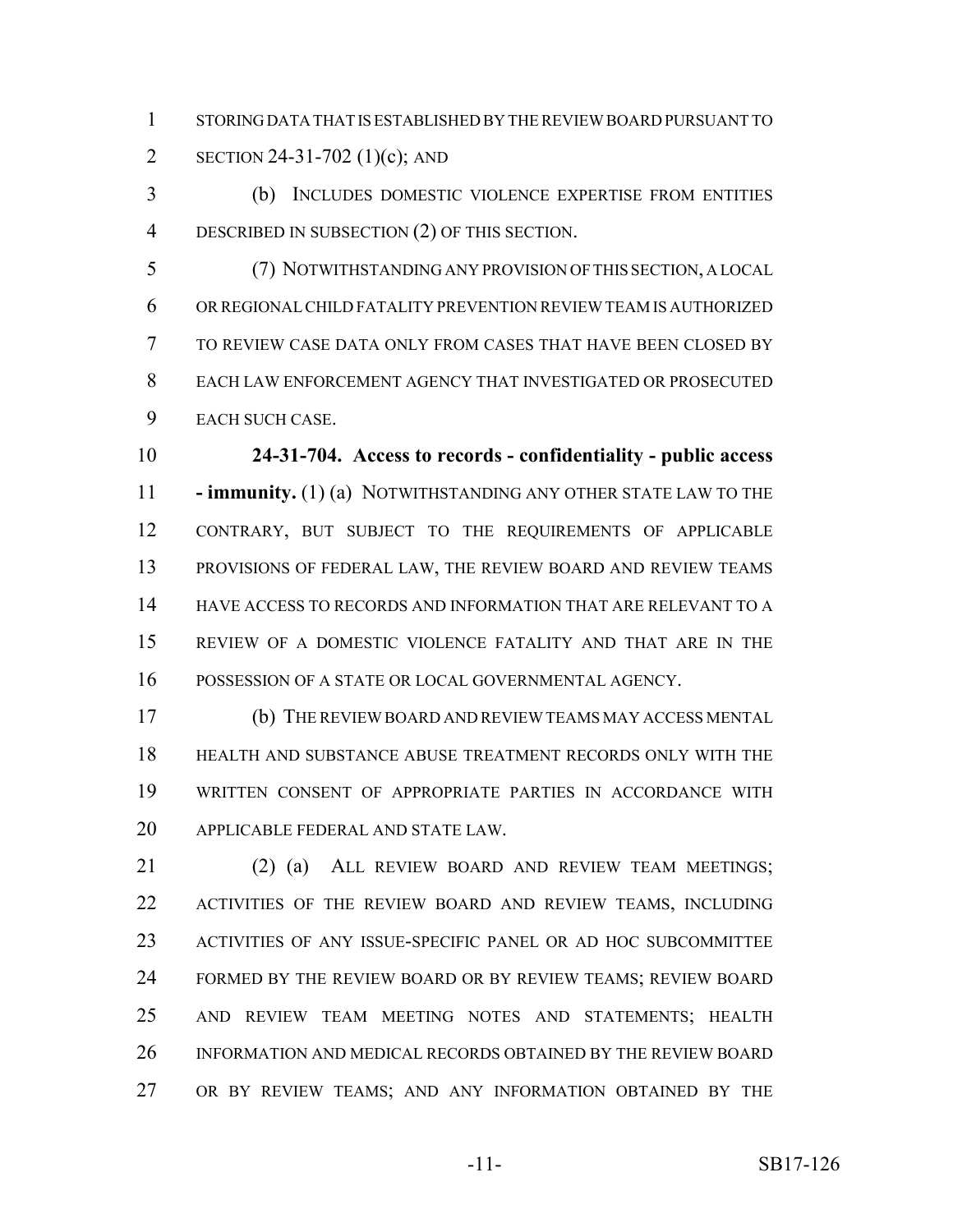- DEPARTMENT IN CONNECTION WITH THE REVIEW BOARD OR REVIEW TEAMS
- ARE CONFIDENTIAL AND ARE NOT SUBJECT TO:
- (I) THE OPEN MEETINGS PROVISIONS OF THE "COLORADO SUNSHINE ACT OF 1972" SET FORTH IN SECTION 24-6-402;
- (II) THE "COLORADO OPEN RECORDS ACT", PART 2 OF ARTICLE 72 OF TITLE 24; OR
- (III) SUBPOENA, DISCOVERY, OR INTRODUCTION INTO EVIDENCE IN ANY CIVIL OR CRIMINAL PROCEEDING, UNLESS THE INFORMATION WAS OBTAINED FROM ANOTHER SOURCE THAT IS SEPARATE AND APART FROM 10 THE REVIEW BOARD OR REVIEW TEAMS.
- (b) EACH MEMBER OF THE REVIEW BOARD, EACH MEMBER OF A REVIEW TEAM, AND EACH INVITED PARTICIPANT AT A MEETING SHALL SIGN A STATEMENT INDICATING AN UNDERSTANDING OF AND ADHERENCE TO CONFIDENTIALITY REQUIREMENTS.A PERSON WHO KNOWINGLY VIOLATES CONFIDENTIALITY REQUIREMENTS COMMITS A CLASS 3 MISDEMEANOR AND, UPON CONVICTION, SHALL BE PUNISHED AS PROVIDED IN SECTION 18-1.3-501.
- (c) A MEMBER OF THE REVIEW BOARD, A MEMBER OF A REVIEW TEAM, A PERSON WHO ATTENDS A REVIEW TEAM MEETING, AND A PERSON WHO PRESENTS INFORMATION TO A REVIEW TEAM ARE NOT SUBJECT TO EXAMINATION IN ANY CIVIL OR CRIMINAL PROCEEDING CONCERNING INFORMATION PRESENTED TO MEMBERS OF THE REVIEW TEAM OR OPINIONS FORMED BY THE REVIEW TEAM BASED ON THAT INFORMATION. A PERSON 24 MAY, HOWEVER, BE EXAMINED CONCERNING INFORMATION REVIEWED BY THE REVIEW BOARD OR A REVIEW TEAM THAT IS OTHERWISE AVAILABLE 26 TO THE PUBLIC OR THAT IS REQUIRED TO BE REVEALED BY THAT PERSON IN AN OFFICIAL CAPACITY.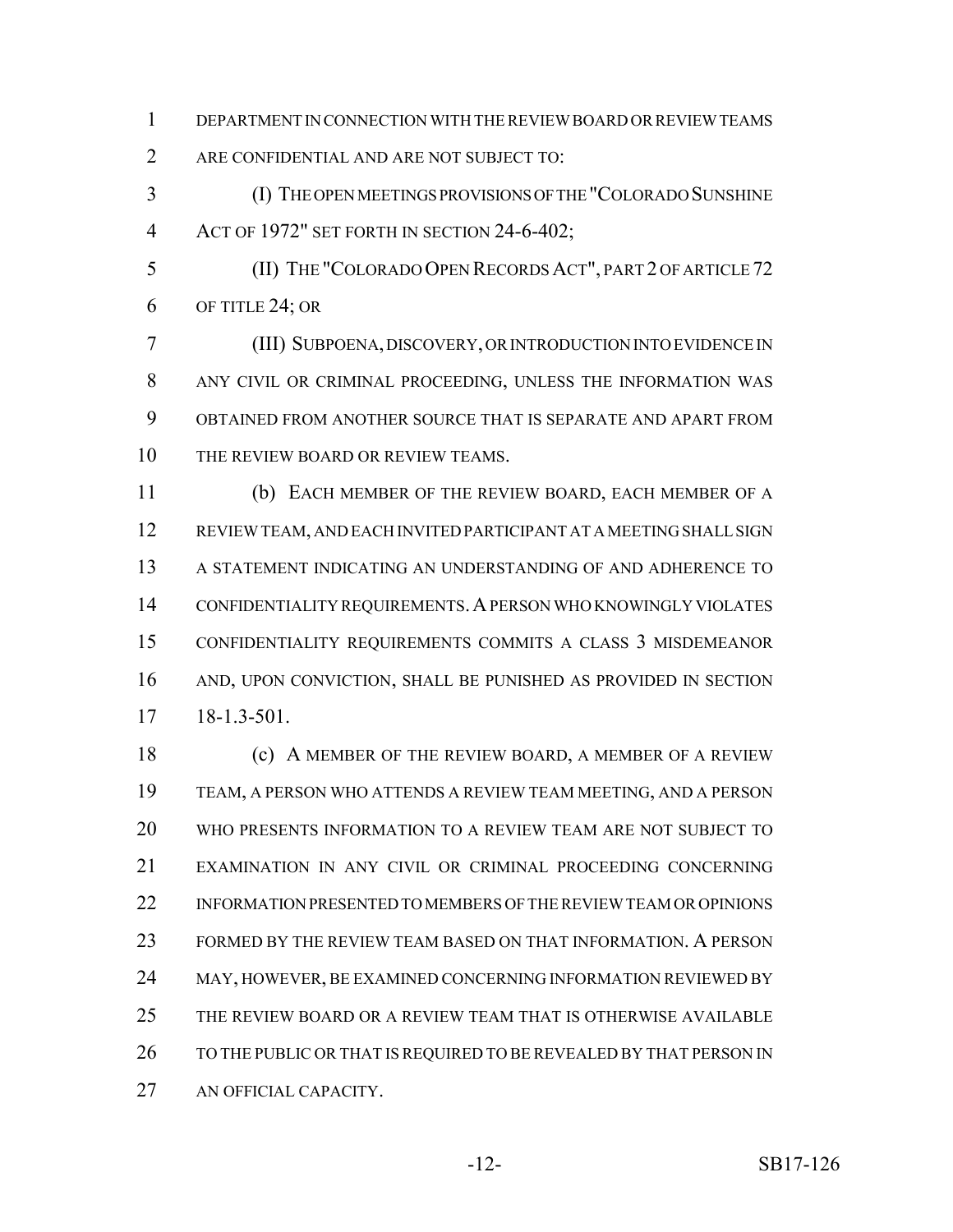(d) INFORMATION, DOCUMENTS, RECORDS, NOTES, MEMORANDA, AND DATA OF THE REVIEW BOARD AND THE REVIEW TEAMS ARE NOT SUBJECT TO SUBPOENA, DISCOVERY, OR INTRODUCTION INTO EVIDENCE IN ANY ACTION IN ANY COURT OR BEFORE ANY TRIBUNAL, BOARD, AGENCY, OR PERSON AND MAY NOT BE EXHIBITED OR DISCLOSED IN ANY WAY BY ANY PERSON UNLESS THE INFORMATION WAS OBTAINED FROM ANOTHER SOURCE THAT IS SEPARATE AND APART FROM THE REVIEW BOARD OR REVIEW TEAMS, EXCEPT AS MAY BE NECESSARY FOR FURTHERING THE DUTIES OF THE REVIEW BOARD OR THE REVIEW TEAMS OR IN RESPONSE TO AN ALLEGED VIOLATION OF A CONFIDENTIALITY AGREEMENT PURSUANT TO 11 SUBSECTION (2)(b) OF THIS SECTION.

 (3) A MEMBER OF THE REVIEW BOARD, A MEMBER OF A REVIEW TEAM, AND ANY PERSON ACTING AS A WITNESS TO, INCIDENT REPORTER TO, OR INVESTIGATOR FOR THE REVIEW BOARD OR A REVIEW TEAM IS NOT LIABLE FOR ANY ACT OR PROCEEDING UNDERTAKEN OR PERFORMED WITHIN THE SCOPE OF THE FUNCTIONS OF THE REVIEW BOARD OR REVIEW TEAM UNLESS HE OR SHE ACTED IN BAD FAITH, WITH MALICIOUS PURPOSE, OR IN A MANNER EXHIBITING WANTON AND WILLFUL DISREGARD OF HUMAN RIGHTS, SAFETY, OR PROPERTY.

 **24-31-705. Colorado domestic violence fatality review board contracts - grants - cash fund created.** (1) TO FULFILL ITS DUTIES 22 UNDER THIS PART 7 AND SUBJECT TO AVAILABLE MONEY IN THE FUND 23 CREATED IN SUBSECTION  $(1)(e)$  OF THIS SECTION, THE DEPARTMENT AND 24 THE REVIEW BOARD MAY:

 (a) HIRE STAFF AND CONTRACT WITH CONSULTANTS WITH EXPERTISE IN DOMESTIC VIOLENCE FATALITY REVIEW;

27 (b) CONTRACT WITH LOCAL ENTITIES;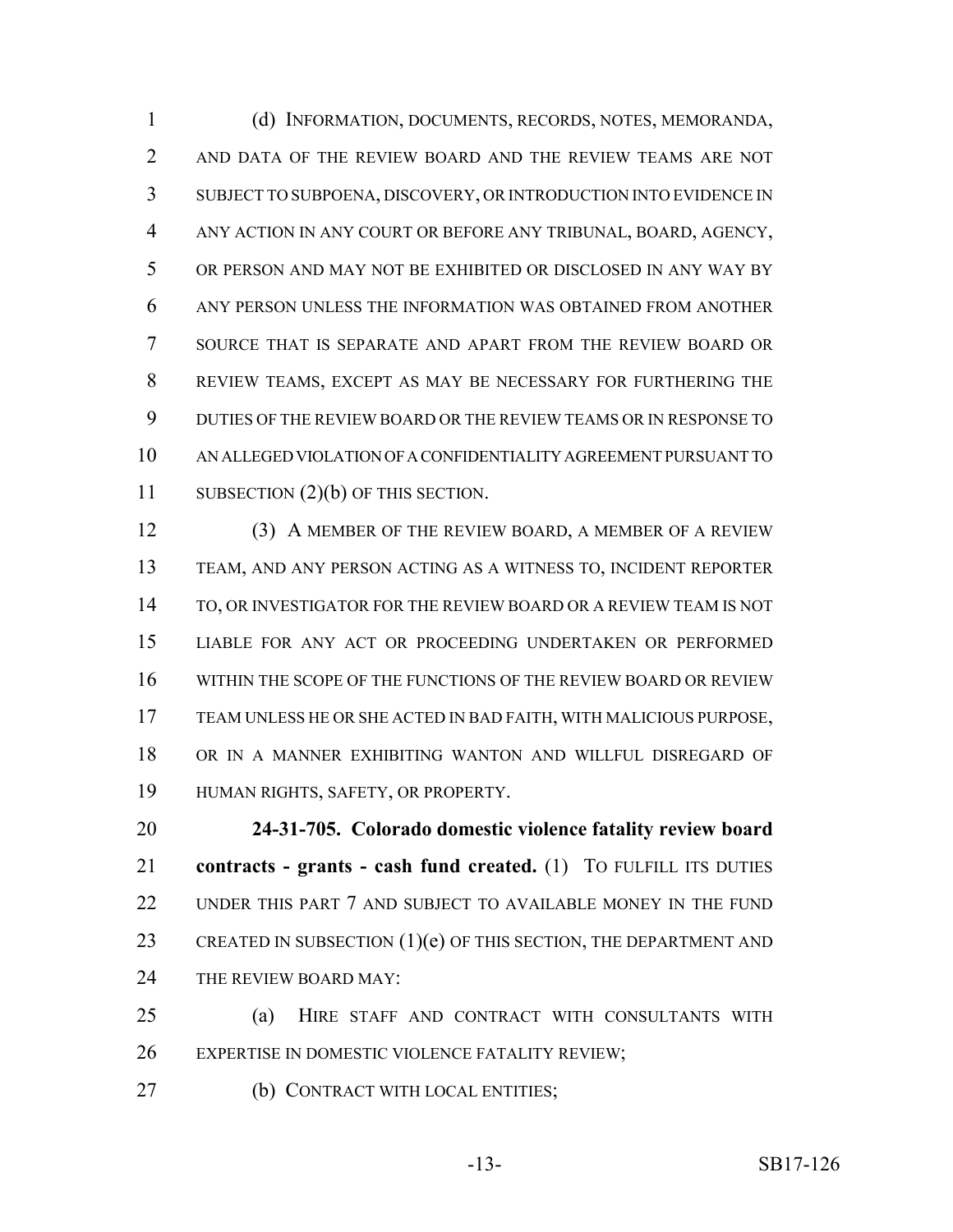(c) EXPEND MONEY FROM THE FUND TO PAY THE DIRECT AND 2 INDIRECT COSTS OF IMPLEMENTING THIS PART 7;

 (d) EXPEND MONEY FROM THE FUND TO REIMBURSE LOCAL REVIEW TEAMS FOR THE DIRECT AND INDIRECT COSTS OF IMPLEMENTING THIS PART 7;

 (e) SEEK, ACCEPT, AND EXPEND GIFTS, GRANTS, AND DONATIONS FROM PRIVATE OR PUBLIC SOURCES FOR THE PURPOSES OF ESTABLISHING THE REVIEW BOARD AND CARRYING OUT ITS DUTIES. THE DEPARTMENT AND THE REVIEW BOARD SHALL TRANSMIT ANY SUCH GIFT, GRANT, OR DONATION TO THE STATE TREASURER, WHO SHALL CREDIT THE SAME TO THE COLORADO DOMESTIC VIOLENCE REVIEW BOARD CASH FUND, WHICH FUND IS HEREBY CREATED. THE MONEY IN THE FUND IS APPROPRIATED ANNUALLY TO THE FUND BY THE GENERAL ASSEMBLY FOR THE DIRECT AND INDIRECT COSTS ASSOCIATED WITH THE IMPLEMENTATION OF THIS PART 7. ALL MONEY IN THE FUND NOT EXPENDED FOR THE PURPOSE OF THIS PART 7 MAY BE INVESTED BY THE STATE TREASURER AS PROVIDED BY LAW.ALL INTEREST AND INCOME DERIVED FROM THE INVESTMENT AND DEPOSIT OF MONEY IN THE FUND IS CREDITED TO THE FUND. ANY UNEXPENDED AND UNENCUMBERED MONEY REMAINING IN THE FUND AT THE END OF A FISCAL YEAR REMAINS IN THE FUND AND MAY NOT BE CREDITED OR TRANSFERRED 21 TO THE GENERAL FUND OR ANOTHER FUND.

 (f) THE REVIEW BOARD AND REVIEW TEAMS ARE ENCOURAGED TO APPLY FOR FEDERAL GRANTS.

 **24-31-706. Repeal of part.** THIS PART 7 IS REPEALED, EFFECTIVE SEPTEMBER 1, 2028.

 **SECTION 3. Act subject to petition - effective date.** This act takes effect at 12:01 a.m. on the day following the expiration of the